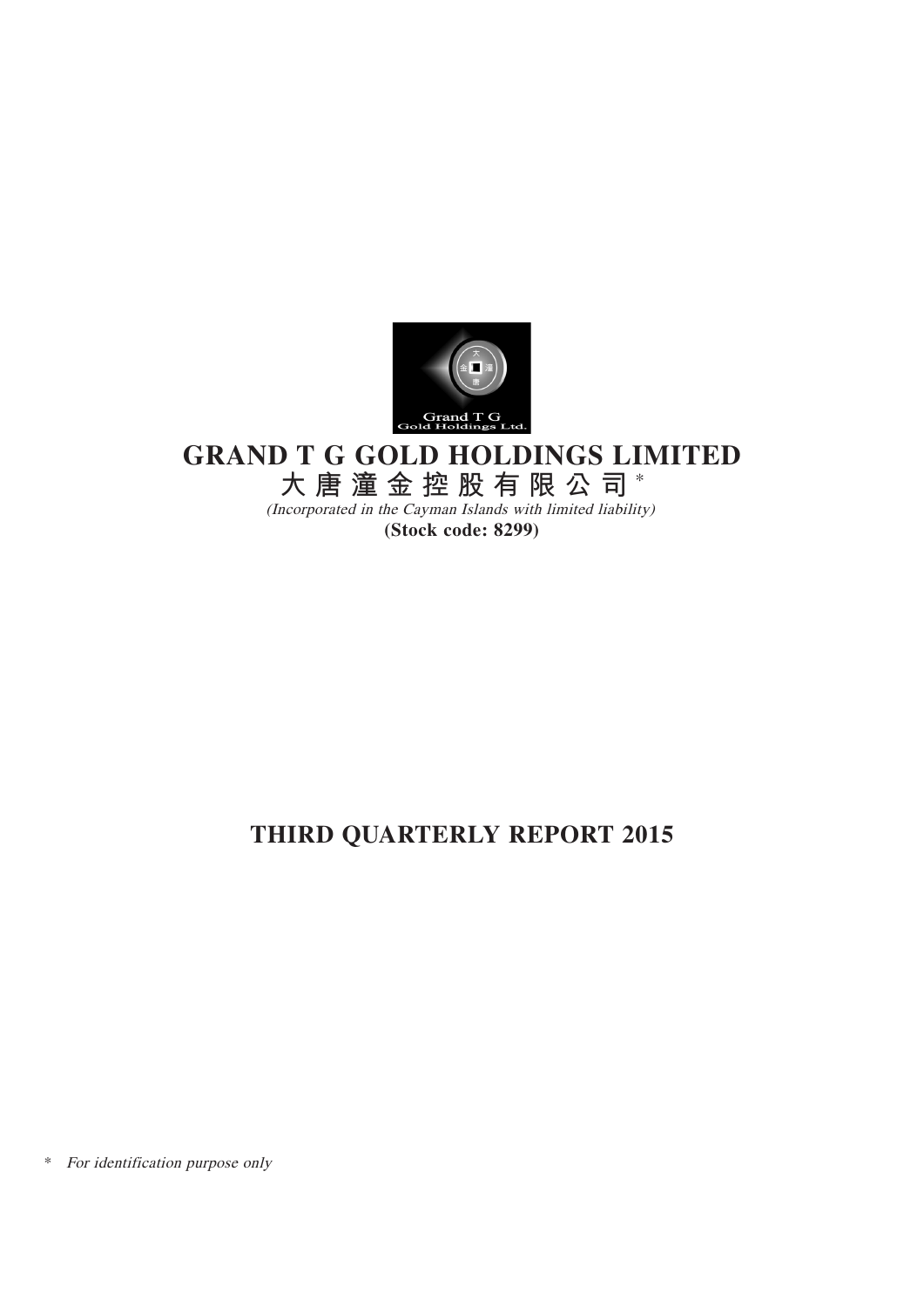# **CHARACTERISTICS OF THE GROWTH ENTERPRISE MARKET ("GEM") OF THE STOCK EXCHANGE OF HONG KONG LIMITED (THE "STOCK EXCHANGE")**

**GEM has been positioned as a market designed to accommodate companies to which a higher investment risk may be attached than other companies listed on the Stock Exchange. Prospective investors should be aware of the potential risks of investing in such companies and should make the decision to invest only after due and careful consideration. The greater risk profile and other characteristics of GEM mean that it is a market more suited to professional and other sophisticated investors. Given the emerging nature of companies listed on GEM, there is a risk that securities traded on GEM may be more susceptible to high market volatility than securities traded on the Main Board of the Stock Exchange and no assurance is given that there will be a liquid market in the securities traded on GEM.**

**Hong Kong Exchanges and Clearing Limited and the Stock Exchange take no responsibility for the contents of this report, make no representation as to its accuracy or completeness and expressly disclaim any liability whatsoever for any loss howsoever arising from or in reliance upon the whole or any part of the contents of this report.**

This report, for which the directors (the "**Directors**" or individually a "**Director**") of Grand T G Gold Holdings Limited (the "**Company**") collectively and individually accept full responsibility, includes particulars given in compliance with the Rules Governing the Listing of Securities on the GEM of the Stock Exchange (the "**GEM Listing Rules**") for the purpose of giving information with regard to the Company. The Directors, having made all reasonable enquiries, confirm that to the best of their knowledge and belief the information contained in this report is accurate and complete in all material respects and not misleading or deceptive, and there are no other matters the omission of which would make any statement herein or this report misleading.

This report will remain on the "Latest Company Announcements" page of the GEM website at www. hkgem.com for at least seven days from the date of its publication and on the website of the Company at http://www.aplushk.com/clients/8299GrandTG/.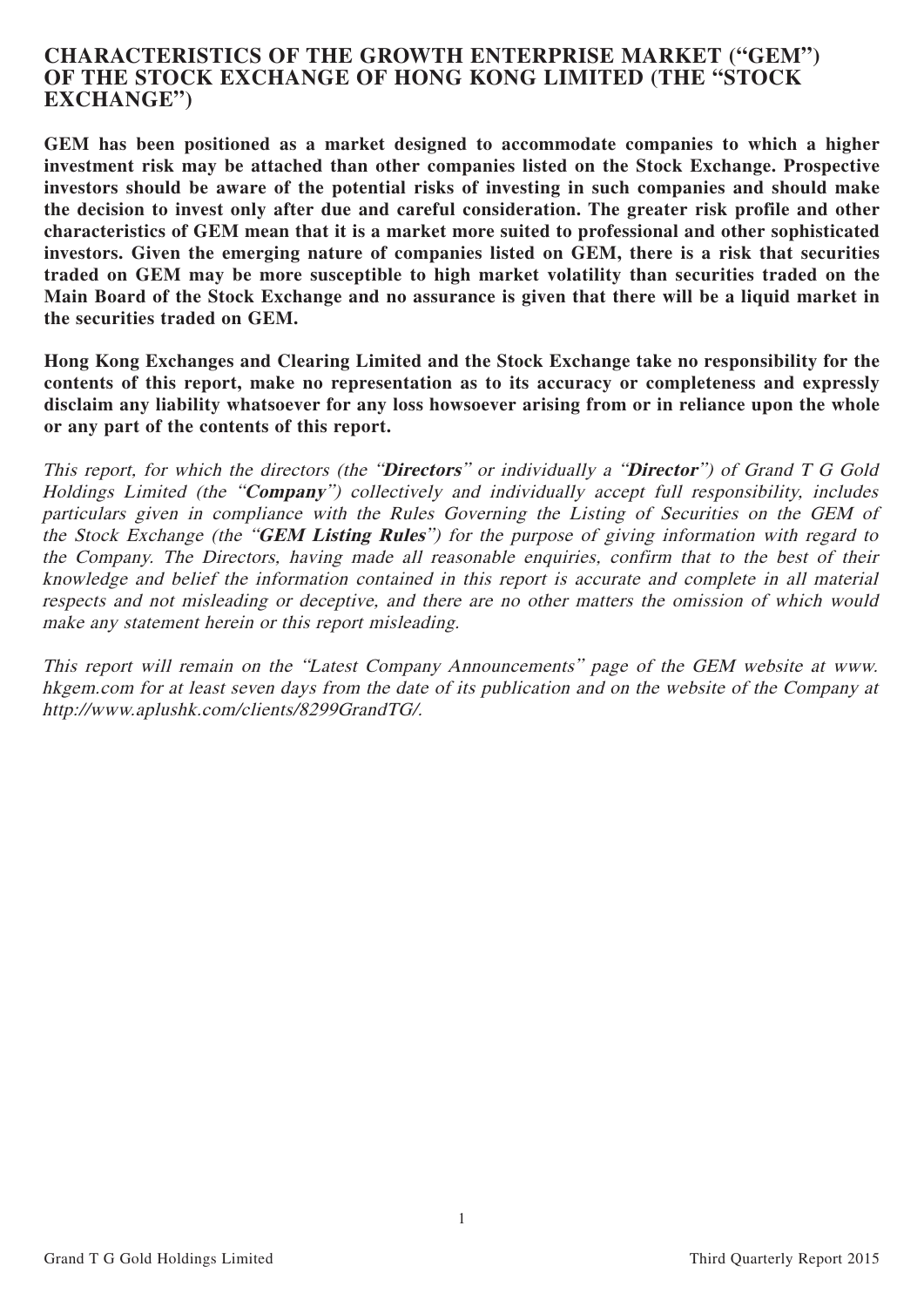The board of Directors (the "**Board**") hereby announces the unaudited consolidated results of the Company and its subsidiaries (collectively, the "**Group**") for the three months and nine months ended 31 December 2015, together with the unaudited comparative figures for the corresponding periods in previous year as follows:

# **UNAUDITED CONDENSED CONSOLIDATED INCOME STATEMENT**

For the nine months ended 31 December 2015

|                                                  |                       | (Unaudited)                       |                 | (Unaudited)                      |           |  |
|--------------------------------------------------|-----------------------|-----------------------------------|-----------------|----------------------------------|-----------|--|
|                                                  |                       | Three months ended<br>31 December |                 | Nine months ended<br>31 December |           |  |
|                                                  |                       | 2015                              | 2014            | 2015                             | 2014      |  |
|                                                  | <b>Notes</b>          | <b>HK\$'000</b>                   | <b>HK\$'000</b> | <b>HK\$'000</b>                  | HK\$'000  |  |
| Revenue                                          | $\mathfrak{Z}$        | 15,651                            | 30,442          | 41,522                           | 30,442    |  |
| Cost of sales                                    |                       | (8, 331)                          | (14, 592)       | (21, 942)                        | (14, 592) |  |
| Gross profit                                     |                       | 7,320                             | 15,850          | 19,580                           | 15,850    |  |
| Other income                                     | $\mathfrak{Z}$        | 358                               | 2,912           | 403                              | 5,031     |  |
| Selling and distribution expenses                |                       | (2,043)                           | (2,676)         | (3,744)                          | (3,013)   |  |
| Administrative expenses                          |                       | (5, 110)                          | (4, 726)        | (12,997)                         | (14, 971) |  |
| Operating results                                |                       | 525                               | 11,360          | 3,262                            | 2,897     |  |
| Finance costs                                    |                       | (8,731)                           | (8, 354)        | (26, 380)                        | (24, 424) |  |
| Profit/(loss) before tax                         | $\overline{A}$        | (8,206)                           | 3,006           | (23, 118)                        | (21, 527) |  |
| Income tax expense                               | 5                     | (93)                              |                 | (93)                             |           |  |
| Profit/(loss) for the period                     |                       | (8,299)                           | 3,006           | (23,211)                         | (21, 527) |  |
| Profit/(loss) for the period<br>attributable to: |                       |                                   |                 |                                  |           |  |
| Equity holders of the Company                    |                       | (6,948)                           | 1,452           | (19,096)                         | (17,980)  |  |
| Non-controlling interest                         |                       | (1,351)                           | 1,554           | (4, 115)                         | (3,547)   |  |
|                                                  |                       | (8,299)                           | 3,006           | (23,211)                         | (21, 527) |  |
|                                                  |                       | <b>HK</b> Cents                   | HK Cents        | <b>HK</b> Cents                  | HK Cents  |  |
| Earnings/(losses) per share                      |                       |                                   |                 |                                  |           |  |
| <b>Basic</b>                                     | $\boldsymbol{\delta}$ | (0.05)                            | 0.02            | (0.14)                           | (0.13)    |  |
| Diluted                                          |                       | N/A                               | N/A             | N/A                              | N/A       |  |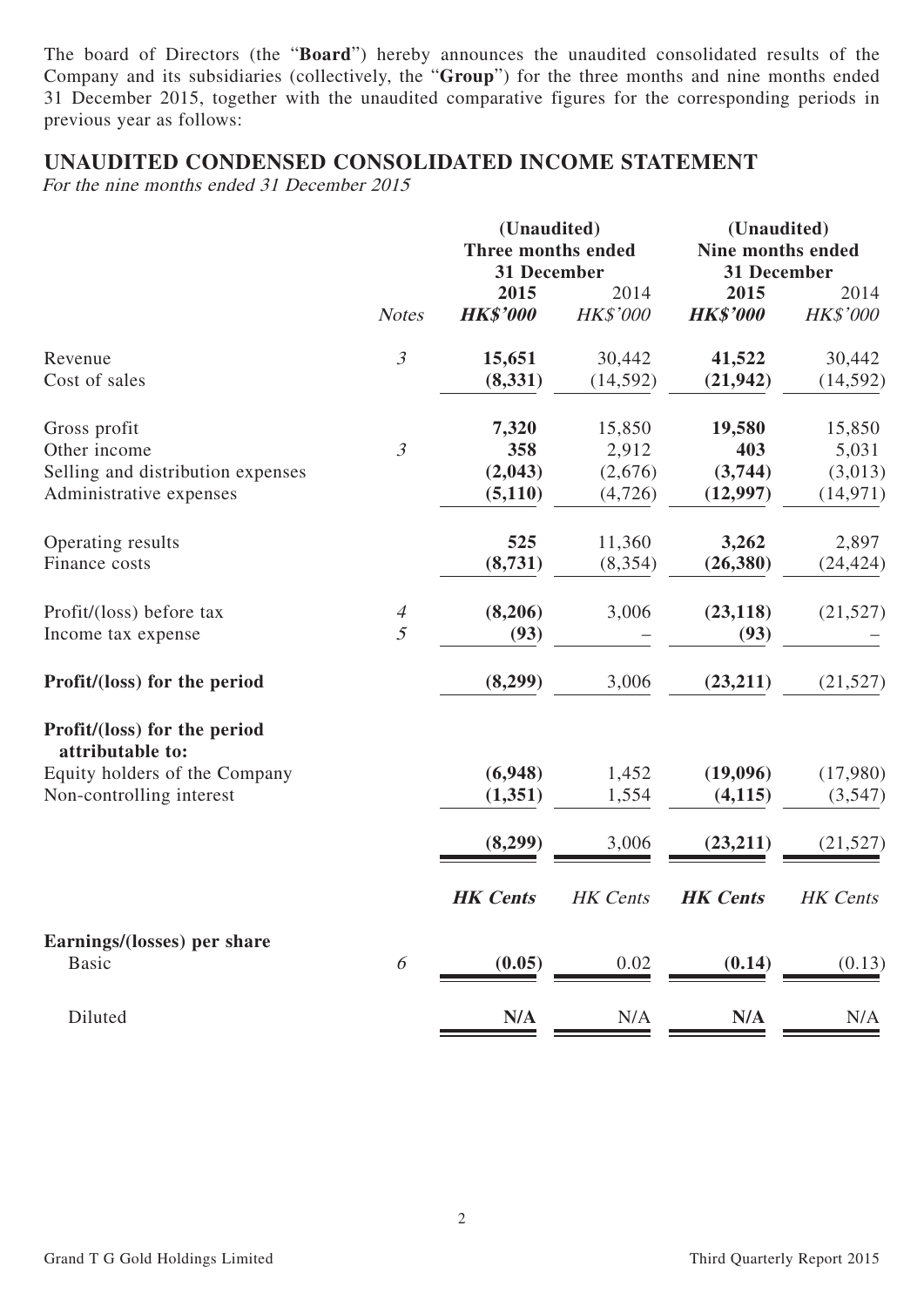# **UNAUDITED CONDENSED CONSOLIDATED STATEMENT OF COMPREHENSIVE INCOME**

For the nine months ended 31 December 2015

|                                                                                                                                                | <b>Notes</b> | (Unaudited)<br>Three months ended<br>31 December |                         | (Unaudited)<br><b>Nine months ended</b><br>31 December |                      |  |
|------------------------------------------------------------------------------------------------------------------------------------------------|--------------|--------------------------------------------------|-------------------------|--------------------------------------------------------|----------------------|--|
|                                                                                                                                                |              | 2015<br><b>HK\$'000</b>                          | 2014<br><b>HK\$'000</b> | 2015<br><b>HK\$'000</b>                                | 2014<br>HK\$'000     |  |
| Profit/(loss) for the period<br>Other comprehensive income<br>for the period:                                                                  |              | (8,299)                                          | 3,006                   | (23,211)                                               | (21,527)             |  |
| Item that may be reclassified<br>subsequently to profit or loss<br>Exchange differences arising from<br>translation of financial statements of |              |                                                  |                         |                                                        |                      |  |
| overseas subsidiaries<br>Fair value change and reclassification<br>to profit or loss in regard of available                                    |              | (7,196)                                          | (1,828)                 | (11,730)                                               | (175)                |  |
| for sale investment                                                                                                                            |              | (7, 196)                                         | (1,828)                 | (11,730)                                               | (175)                |  |
| Total comprehensive income/(loss)<br>for the period:                                                                                           |              | (15, 495)                                        | 1,178                   | (34, 941)                                              | (21,702)             |  |
| Total comprehensive income/(loss)<br>attributable to:                                                                                          |              |                                                  |                         |                                                        |                      |  |
| Equity holders of the Company<br>Non-controlling interest                                                                                      |              | (14, 126)<br>(1,369)                             | (411)<br>1,589          | (30, 788)<br>(4, 153)                                  | (18, 158)<br>(3,544) |  |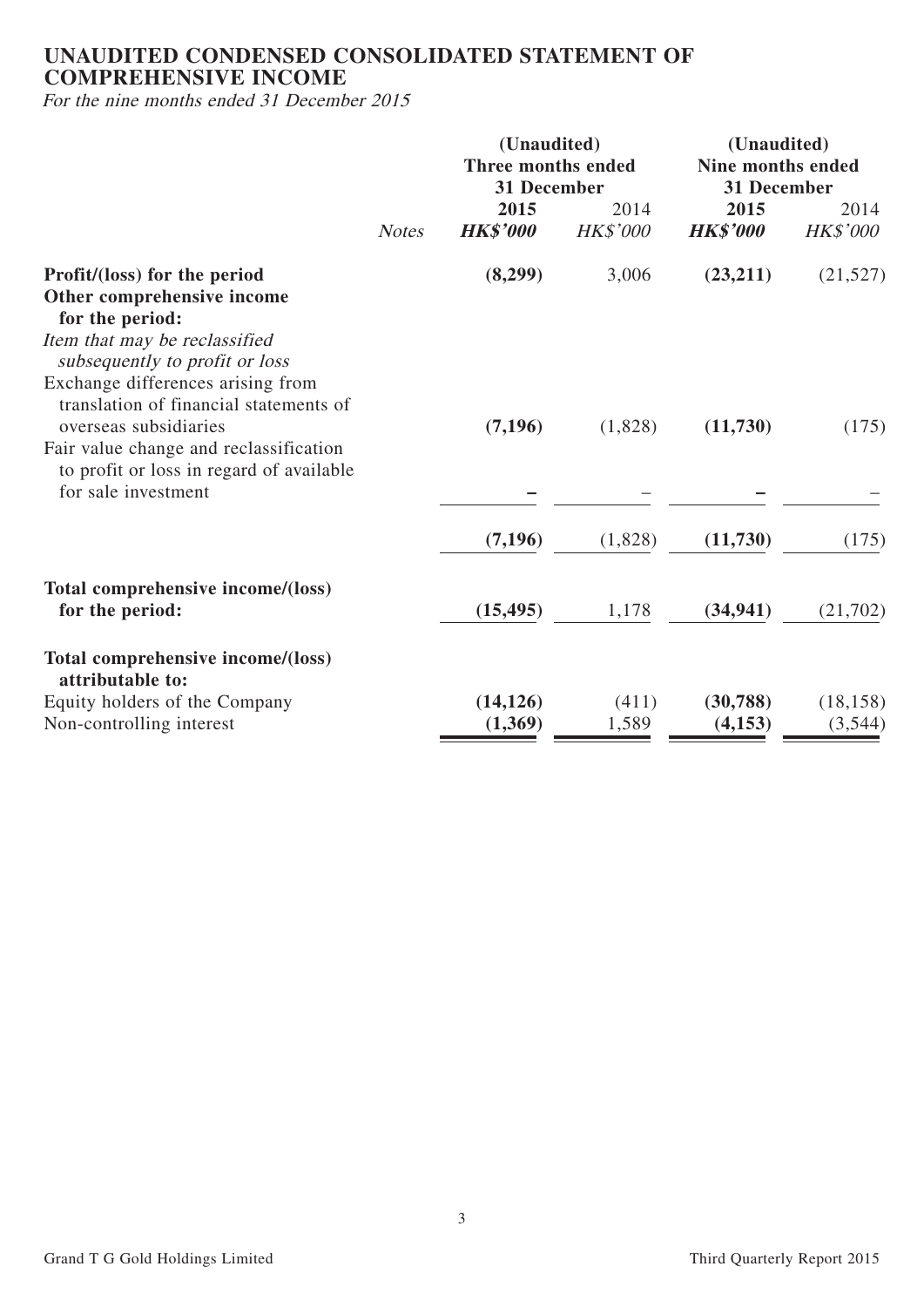# **CONDENSED CONSOLIDATED STATEMENT OF CHANGES IN EQUITY (UNAUDITED)**

For the nine months ended 31 December 2015

|                                                                                                                                                                                                                                           | Attributable to equity holders of the Company        |                                            |                                                                  |                                                      |                                                    |                                           |                                          |                                 |                                                    |                                 |
|-------------------------------------------------------------------------------------------------------------------------------------------------------------------------------------------------------------------------------------------|------------------------------------------------------|--------------------------------------------|------------------------------------------------------------------|------------------------------------------------------|----------------------------------------------------|-------------------------------------------|------------------------------------------|---------------------------------|----------------------------------------------------|---------------------------------|
|                                                                                                                                                                                                                                           | <b>Issued</b><br>share<br>capital<br><i>HK\$'000</i> | <b>Share</b><br>premium<br><b>HK\$'000</b> | Foreign<br>currency<br>translation<br>reserve<br><b>HK\$'000</b> | <b>Share</b><br>option<br>reserve<br><b>HK\$'000</b> | Convertible<br>bonds<br>reserve<br><b>HK\$'000</b> | Revaluation<br>reserve<br><b>HK\$'000</b> | Accumulated<br>losses<br><b>HK\$'000</b> | <b>Total</b><br><b>HK\$'000</b> | Non-<br>controlling<br>interest<br><i>HK\$'000</i> | <b>Total</b><br><i>HK\$'000</i> |
| At 1 April 2015                                                                                                                                                                                                                           | 53,794                                               | 1,690,765                                  | 24,453                                                           | 26,703                                               | 5,036                                              | $\overline{\phantom{m}}$                  | (1,692,995)                              | 107,756                         | (3,748)                                            | 104,008                         |
| Loss for the period                                                                                                                                                                                                                       |                                                      |                                            |                                                                  |                                                      |                                                    | $\qquad \qquad =$                         | (19,096)                                 | (19,096)                        | (4,115)                                            | (23, 211)                       |
| Other comprehensive income:<br>Exchange differences arising from translation of<br>financial statement of overseas subsidiaries<br>Fair value change and reclassification to profit or<br>loss in regard of available for sale investment |                                                      | $\overline{\phantom{m}}$                   | (11,692)                                                         |                                                      |                                                    |                                           | $\equiv$                                 | (11,692)                        | (38)                                               | (11,730)                        |
| Total comprehensive loss for the period                                                                                                                                                                                                   |                                                      | $\overline{\phantom{m}}$                   | (11,692)                                                         |                                                      |                                                    |                                           | $\equiv$                                 | (30, 788)                       | (4,153)                                            | (34, 941)                       |
| At 31 December 2015                                                                                                                                                                                                                       | 53,794                                               | 1,690,765                                  | 12,761                                                           | 26,703                                               | 5,036                                              | $\overline{\phantom{m}}$                  | (1,712,091)                              | 76,968                          | (7,901)                                            | 69,067                          |

# **CONDENSED CONSOLIDATED STATEMENT OF CHANGES IN EQUITY (UNAUDITED)**

For the nine months ended 31 December 2014

|                                                     | Attributable to equity holders of the Company |                   |                 |                 |             |                                    |              |                                    |             |                 |
|-----------------------------------------------------|-----------------------------------------------|-------------------|-----------------|-----------------|-------------|------------------------------------|--------------|------------------------------------|-------------|-----------------|
|                                                     |                                               |                   | Foreign         |                 |             |                                    | Retained     |                                    |             |                 |
|                                                     | <b>Issued</b>                                 |                   | currency        | <b>Share</b>    | Convertible |                                    | profit/      |                                    | Non-        |                 |
|                                                     | share                                         | Share             | translation     | option          | bonds       | Revaluation                        | (Accumulated |                                    | controlling |                 |
|                                                     | capital                                       | premium           | reserve         | reserve         | reserve     | reserve                            | losses)      | <b>Total</b>                       | interest    | <b>Total</b>    |
|                                                     | <b>HK\$'000</b>                               | <b>HK\$'000</b>   | <b>HK\$'000</b> | <b>HK\$'000</b> |             | <b>HK\$'000</b><br><b>HK\$'000</b> |              | <b>HK\$'000</b><br><b>HK\$'000</b> |             | <b>HK\$'000</b> |
| At 1 April 2014                                     | 53,794                                        | 1,690,765         | 24,400          | 26,703          | 5,036       | (30)                               | (1,707,379)  | 93,289                             | (13,801)    | 79,488          |
| Net profit/(loss) for the period                    |                                               |                   |                 |                 |             | $\overline{\phantom{m}}$           | (17,980)     | (17,980)                           | (3,547)     | (21, 527)       |
| Other comprehensive income:                         |                                               |                   |                 |                 |             |                                    |              |                                    |             |                 |
| Exchange differences arising from translation of    |                                               |                   |                 |                 |             |                                    |              |                                    |             |                 |
| financial statement of overseas subsidiaries        |                                               |                   | (178)           |                 |             |                                    |              | (178)                              | 3           | (175)           |
| Fair value change and reclassification to profit or |                                               |                   |                 |                 |             |                                    |              |                                    |             |                 |
| loss in regard of available for sale investment     |                                               |                   |                 |                 |             |                                    |              |                                    |             |                 |
| Total comprehensive income for the period           |                                               | $\qquad \qquad -$ | (178)           |                 |             | $\equiv$                           | (17,980)     | (18, 158)                          | (3,544)     | (21,702)        |
| At 31 December 2014                                 | 53,794                                        | 1,690,765         | 24,222          | 26,703          | 5,036       | (30)                               | 1,725,359    | 75,131                             | (17, 345)   | 57,786          |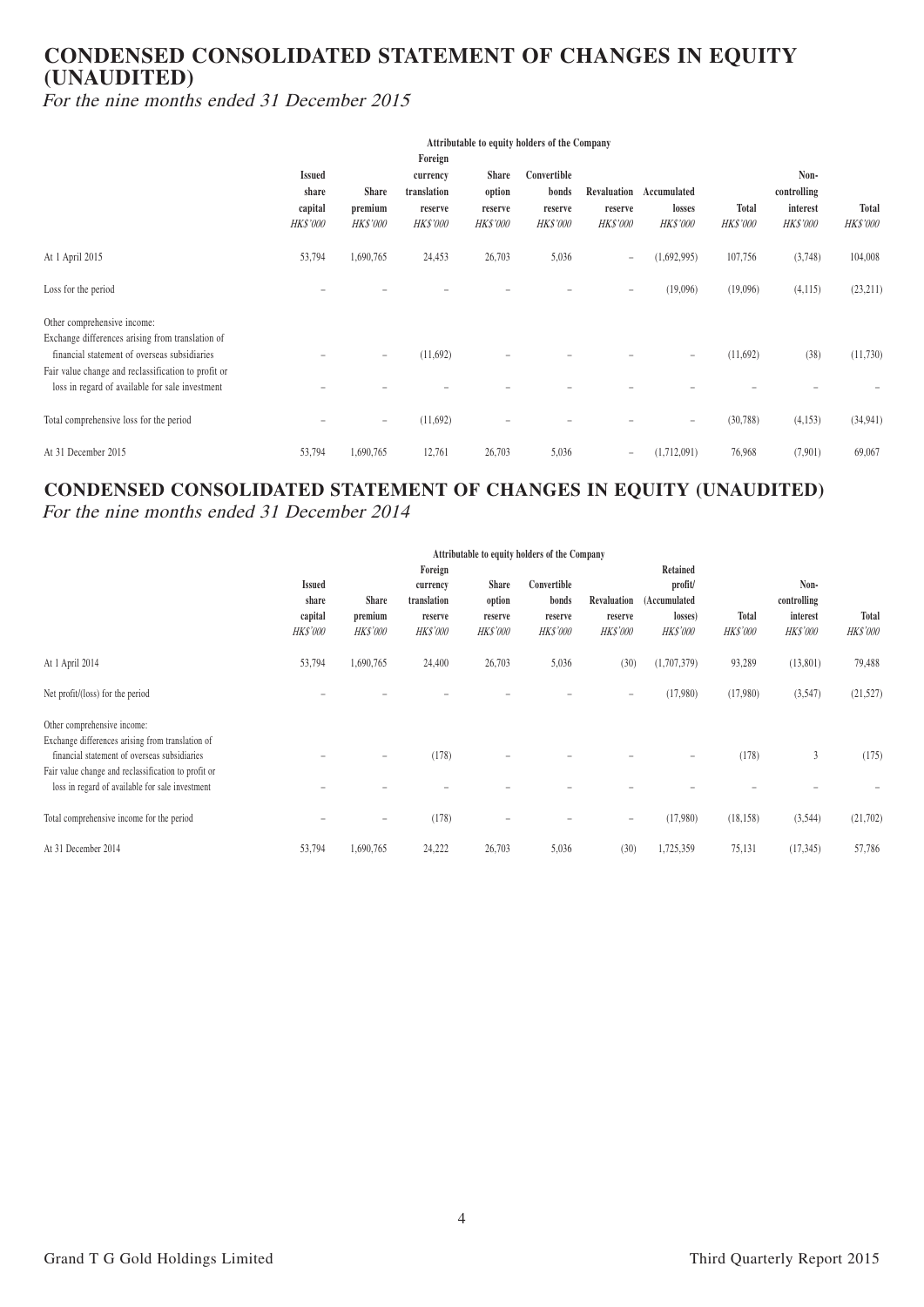# **NOTES:**

#### **1. CORPORATE INFORMATION**

The Company was incorporated in the Cayman Islands as an exempted company with limited liability under the Companies Law, Cap 22 (Law 3 of 1961, as consolidated and revised) of the Cayman Islands. Its principal place of business in Hong Kong is Room 2410, 24/F, Wayson Commercial Building, 28 Connaught Road West, Sheung Wan, Hong Kong. The Company's shares are listed on the GEM of the Stock Exchange.

The principal places of business of the Group are in PRC and Hong Kong. The principal activity of the Company is investment holding. Its subsidiaries (together with the Company collectively referred to as the "**Group**" hereinafter) are principally engaged in gold exploration, mining and mineral processing.

The unaudited condensed consolidated financial statements are presented in Hong Kong dollars ("**HK\$**"), and the functional currency of the Company is HK\$, with values rounded to the nearest thousand.

#### **2. BASIS OF PREPARATION**

The Group's unaudited condensed consolidated financial statements have been prepared in accordance with all applicable Hong Kong Financial Reporting Standards ("**HKFRSs**"), which collective term includes all applicable individual HKFRSs, Hong Kong Accounting Standards ("**HKAS**") and Interpretations issued by the Hong Kong Institute of Certified Public Accountants ("**HKICPA**"), accounting principles generally accepted in Hong Kong and the disclosure requirements of the Hong Kong Companies Ordinances. The unaudited condensed consolidated financial statements also comply with the applicable disclosure provisions of the Rules Governing the Listing of Securities on the GEM of the Stock Exchange.

The unaudited condensed consolidated financial statements should be read in conjunction with the Group's annual financial statements for the year ended 31 March 2015. The Group's policies on financial risk management were set out in the financial statements included in the Company's 2015 Annual Report and there have been no significant changes in the financial risk management policies for the nine months ended 31 December 2015.

The unaudited condensed consolidated financial statements have been prepared under the historical cost convention, as modified by the revaluation of certain financial instruments which are carried at fair value.

The accounting policies and methods of computation used in the unaudited condensed consolidated financial statements for the nine months ended 31 December 2015 are the same as those followed in the preparation of the Group's annual financial statements for the year ended 31 March 2015.

The HKICPA has issued certain amendments to HKFRSs that are first effective for the current accounting period of the Group. None of these developments have had a material effect on how the Group's results and financial position for the current or prior periods have been prepared or presented. The Group has not applied any new standard or interpretation that is not yet effective for the current accounting period.

#### **3. REVENUE AND OTHER INCOME**

Revenue represents the net value of goods sold, net of trade discounts and returns and various types of government surcharges where applicable, and the value of services rendered:

|               | (Unaudited)        |                 | (Unaudited)       |          |
|---------------|--------------------|-----------------|-------------------|----------|
|               | Three months ended |                 | Nine months ended |          |
|               | 31 December        |                 | 31 December       |          |
|               | 2015               | 2014            | 2015              | 2014     |
|               | <b>HK\$'000</b>    | <b>HK\$'000</b> | <b>HK\$'000</b>   | HK\$'000 |
| Revenue       |                    |                 |                   |          |
| Sale of goods | 15,651             | 30,442          | 41,522            | 30,442   |
|               | 15,651             | 30,442          | 41,522            | 30,442   |
| Other income  |                    |                 |                   |          |
| Sundry income | 358                | 2,912           | 403               | 5,031    |
|               | 358                | 2,912           | 403               | 5,031    |

```
Grand T G Gold Holdings Limited Third Cuarterly Report 2015 Third Quarterly Report 2015
```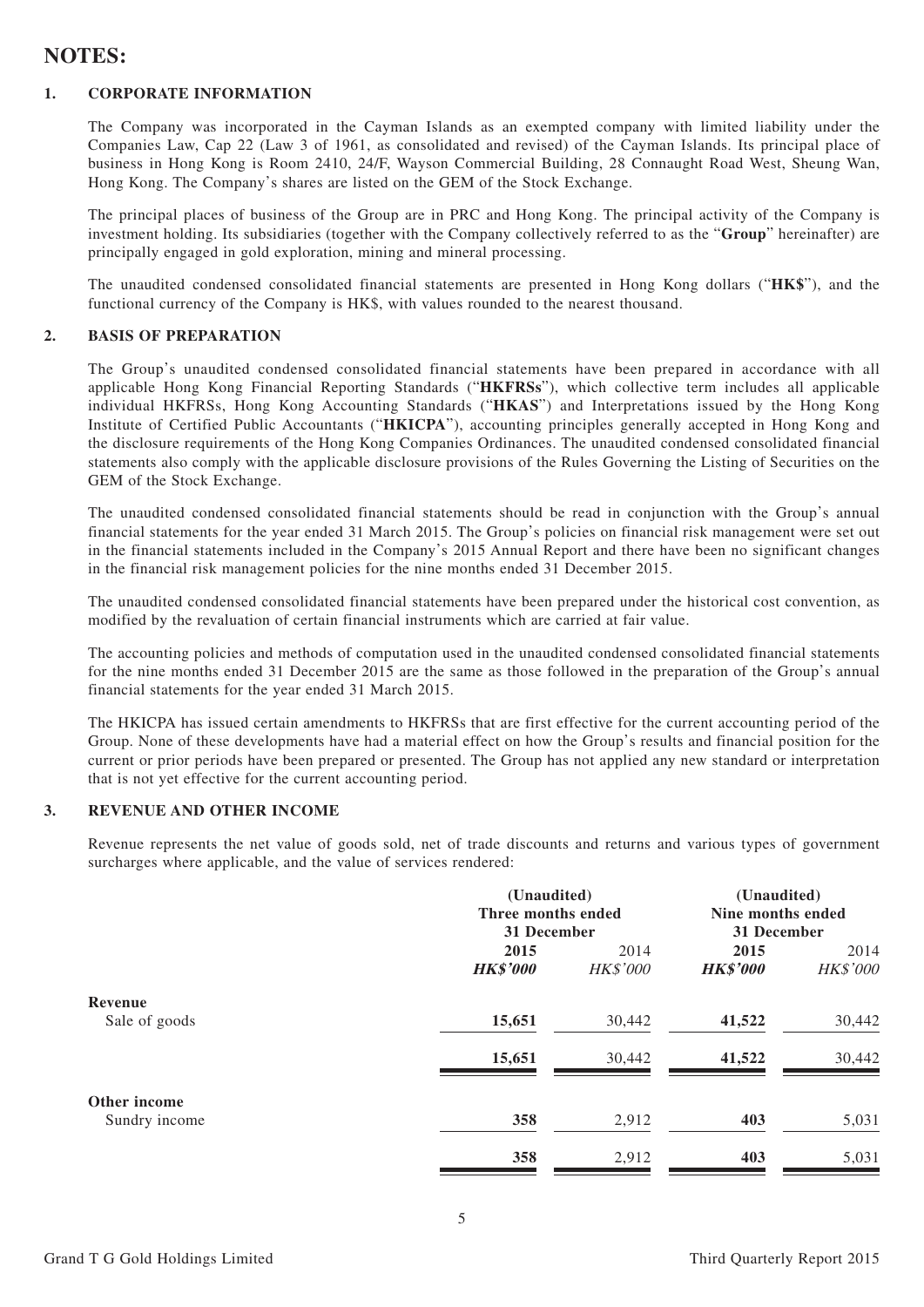#### **4. (LOSS)/PROFIT BEFORE TAX**

The Group's (loss)/profit before tax is arrived at after charging the following:

|                                                                 | (Unaudited)<br>Three months ended<br>31 December |                         | (Unaudited)<br>Nine months ended<br>31 December |                  |
|-----------------------------------------------------------------|--------------------------------------------------|-------------------------|-------------------------------------------------|------------------|
|                                                                 | 2015<br><b>HK\$'000</b>                          | 2014<br><b>HK\$'000</b> | 2015<br><b>HK\$'000</b>                         | 2014<br>HK\$'000 |
| Cost of inventories sold                                        | 8,331                                            | 14,592                  | 21,942                                          | 14,592           |
| Auditors' remuneration                                          | <b>250</b>                                       | 250                     | 750                                             | 750              |
| Amortisation of intangible assets                               | 1,698                                            |                         | 1,698                                           |                  |
| Depreciation*<br>Operating lease rentals in respect of land and | 5,524                                            | 5,226                   | 16,473                                          | 15,854           |
| buildings                                                       | 85                                               | 92                      | 258                                             | 654              |
| Staff costs including directors' emoluments:                    |                                                  |                         |                                                 |                  |
| Salaries, wages, allowances and benefits in kind                | 2,168                                            | 2,325                   | 6,480                                           | 7,125            |
| Retirement benefits scheme contributions                        | 15                                               |                         | 29                                              | 23               |
| <b>Staff costs</b>                                              | 2,179                                            | 2,332                   | 6,509                                           | 7,148            |

\* HK\$194,752 (31 December 2014: HK\$196,662) are included in administrative expenses and HK\$16,471,557 (31 December 2014: Nil) are included in cost of sales.

### **5. INCOME TAX EXPENSE**

|                                                    |                         | (Unaudited)<br>Three months ended<br>31 December |                         | (Unaudited)<br>Nine months ended<br>31 December |
|----------------------------------------------------|-------------------------|--------------------------------------------------|-------------------------|-------------------------------------------------|
|                                                    | 2015<br><b>HK\$'000</b> | 2014<br><b>HK\$'000</b>                          | 2015<br><b>HK\$'000</b> | 2014<br><b>HK\$'000</b>                         |
| Current tax - overseas<br>Provision for the period | 93                      |                                                  | 93                      |                                                 |
| Income tax expense                                 | 93                      |                                                  | 93                      |                                                 |

No provision for Hong Kong profits tax has been made in the financial statements as the Group had no assessable profit for the period (31 December 2014: Nil).

Overseas taxation represents tax charges on the estimated assessable profits of subsidiaries operating overseas including the PRC, calculated at rates applicable in the respective jurisdictions for the period.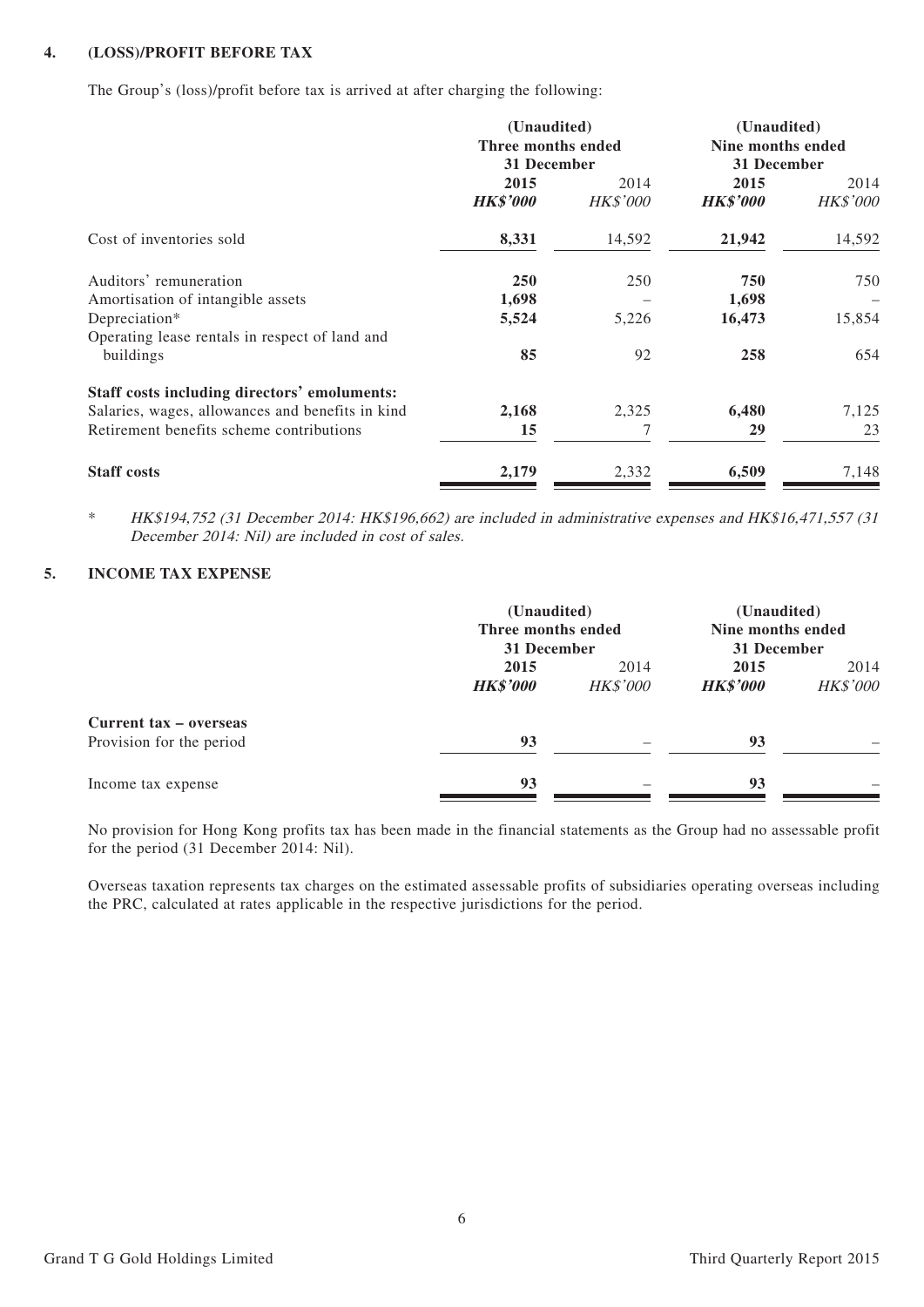#### **6. EARNINGS/(LOSSES) PER SHARE**

The calculation of the basic and diluted losses per share attributable to the equity holders of the Company is based on the following:

#### **Basic**

|                                                                                                                  |                         | (Unaudited)<br>Three months ended<br>31 December | (Unaudited)<br>Nine months ended<br>31 December |                         |  |
|------------------------------------------------------------------------------------------------------------------|-------------------------|--------------------------------------------------|-------------------------------------------------|-------------------------|--|
|                                                                                                                  | 2015<br><b>HK\$'000</b> | 2014<br><b>HK\$'000</b>                          | 2015<br><b>HK\$'000</b>                         | 2014<br><b>HK\$'000</b> |  |
| Profit/(loss) attributable to the equity holders<br>of the Company<br>Weighted average number of ordinary shares | (6,948)                 | 1.452                                            | (19,096)                                        | (17,980)                |  |
| in issue                                                                                                         | 13,448,488,271          | 13,448,488,271                                   | 13,448,488,271                                  | 13,448,488,271          |  |
| Basic earnings/(losses) per share <i>(HK cents)</i>                                                              | (0.05)                  | 0.02                                             | (0.14)                                          | (0.13)                  |  |

#### **Diluted**

Diluted losses per share is calculated by adjusting the weighted average number of ordinary shares outstanding to assume exercise/conversion of all dilutive potential ordinary shares. The Company has 1 category of dilutive potential ordinary shares: share options.

For the share options, a calculation is done to determine the number of shares that could have been acquired at fair value (determined as the average market price of the Company's shares during the period) based on the monetary value of the subscription rights attached to the outstanding share options. The number of shares calculated above is compared with the number of shares that would have been issued assuming the exercise of the share options. Hence, the share options have a dilutive effect only when the average market price of ordinary shares during the period exceeds the exercise price of the share options.

The computation of diluted earnings/(losses) per share for the nine months ended 31 December 2015 and 2014 did not assume the exercise of the Company's outstanding share options since the Company's shares were suspended in trading and there is no market price for the shares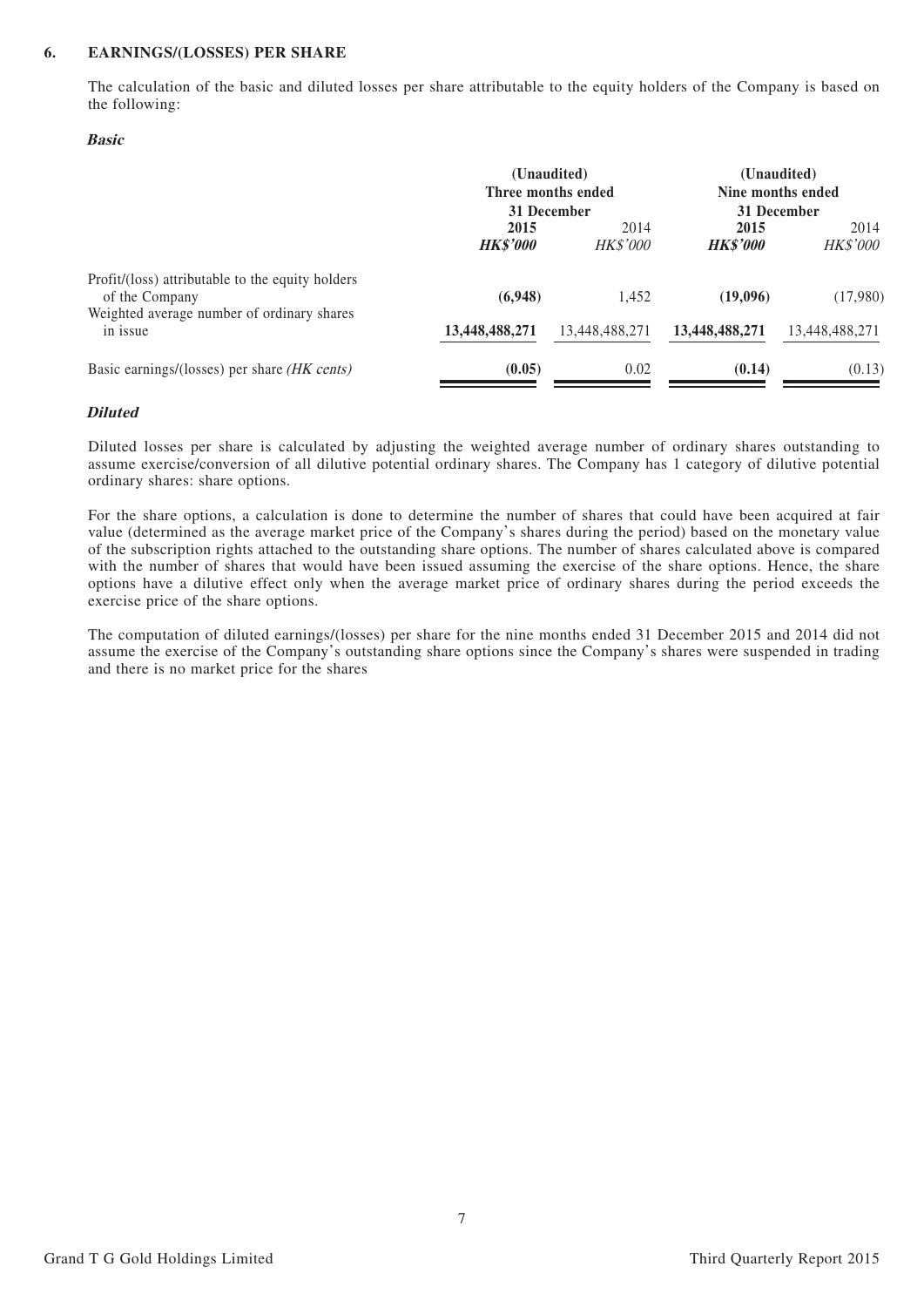# **MANAGEMENT DISCUSSION AND ANALYSIS**

## **Financial results**

The principal activity of the Company is investment holding. Its subsidiaries (together with the Company collectively referred to as the "**Group**" hereinafter) are principally engaged in gold exploration, mining and mineral processing with gold concentrate as its product.

For the nine months ended 31 December 2015, the Group's revenue was approximately HK\$41.5 million (31 December 2014: approximately HK\$30.4 million). Respective state of affairs of the Group is set out in the unaudited condensed consolidated financial statements on pages 2 to 7 of this report.

Consolidated loss of the Company amounted to approximately HK\$23.2 million for the nine months ended 31 December 2015 (31 December 2014: loss of approximately HK\$21.5 million).

Basic losses per share was approximately HK cents 0.14 for the nine months ended 31 December 2015 (nine months ended 31 December 2014: loss HK cents 0.13). There will be no payment of dividend for the nine months ended 31 December 2015 (31 December 2014: nil).

### **Charge on the Group's assets**

As at 31 December 2015, the Group's bank borrowings were secured by the mining right owned by the Group whereas its long term loans were secured by the inventories of the Group's operating subsidiary, Tongguan Taizhou Mining Company Limited ("**Taizhou Mining**").

### **Exposure to exchange risks**

Since the Group's borrowings and its source of income are primarily denominated in the respective group companies functional currency which are mainly in HK\$ or Renminbi, the exposure to foreign exchange rate fluctuations is minimal.

#### **Significant investment, material acquisition and disposal**

The Group did not have any significant investment, material acquisition and disposal throughout the period under review.

## **Related party transactions with connected person(s)**

The loans from Ms. Zhao Yuebing, a director of Taizhou Mining and thus a connected person of the Group, to Taizhou Mining were fully exempted connected transactions pursuant to Chapter 20 of the GEM Listing Rules as these were conducted on normal commercial terms or better and these were not secured by the assets of the Group.

#### **Employees and remuneration policies**

As at 31 December 2015, the Group had 72 employees (31 December 2014: 74) situated mainly in the PRC and Hong Kong. The Group's emoluments policies are formulated based on industry practices and performance of individual employees. For the nine months ended 31 December 2015, the total staff costs (including directors' emoluments) amounted to approximately HK\$6.5 million (31 December 2014: approximately HK\$7.1 million). During the nine months ended 31 December 2015, no share option had been granted by the Company. Details of employees' remuneration are set out in note 4 of this report.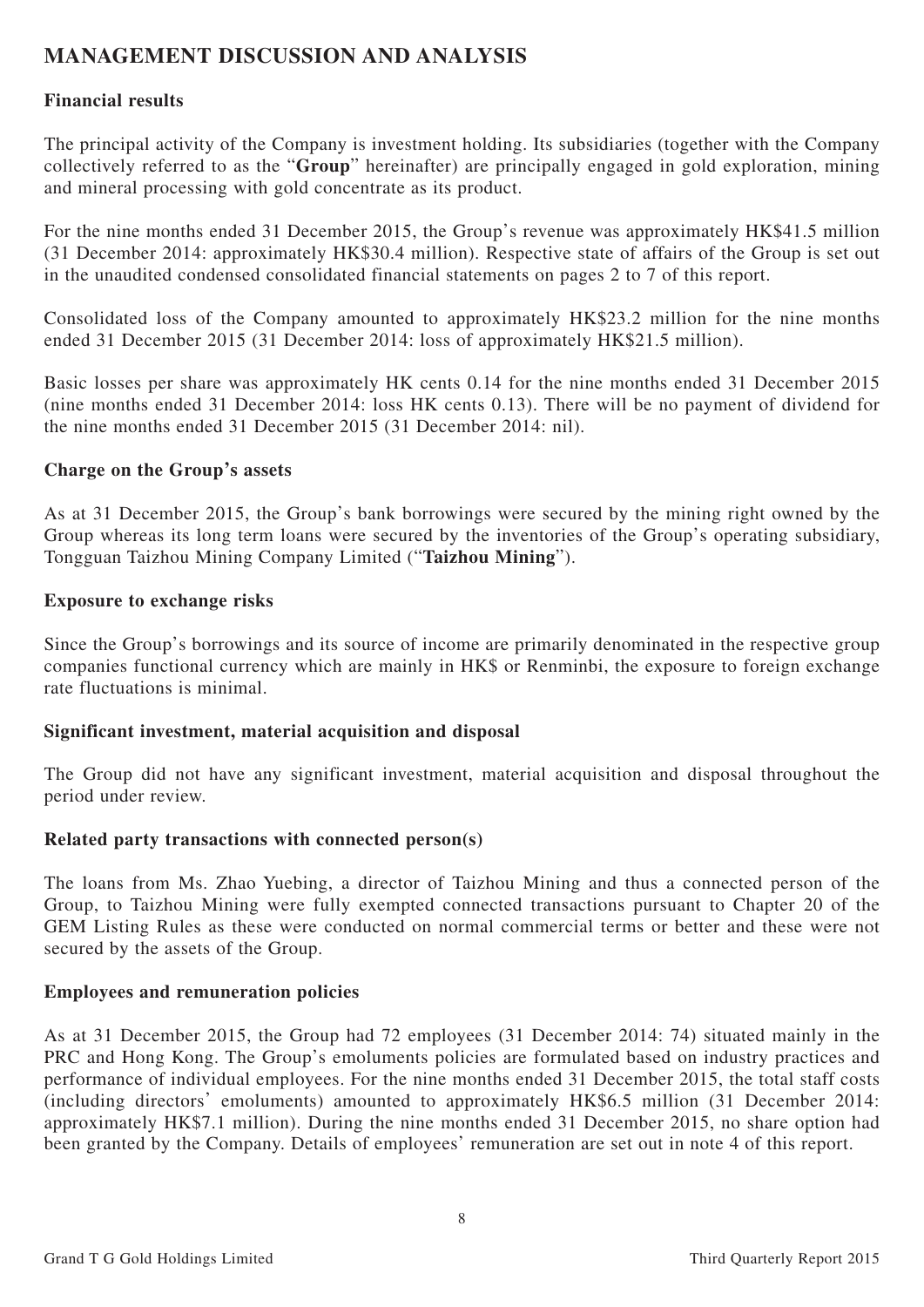# **MATERIAL CHANGE IN THE MANAGEMENT TEAM OF THE COMPANY**

There had been material changes in the management team of the Company as follows:

- (a) All but one members of the old Board resigned as of 23 March 2016, namely Mr. Lee Shing, Ms. Kwok Tai Pan, Dr. Cheung Wai Pun Charles JP and Mr. Jiao Zhi (collectively, the "**Former Directors**"). Save and except for Mr. Orr Joseph Wai Shing ("**Mr. Orr**") who is an existing independent non-executive Director since 22 December 2008 and was not involved in the daily management and operation of the Group, all of the existing Directors (the "**New Board**") only came into place from late February to late April 2016; and
- (b) Mr. Ng Wai Kee was appointed as the Company's Company Secretary with effect from 1 July 2012 and resigned with effect from 5 April 2016. Ms. Lam Yuen Ling Eva has been appointed as the Company Secretary of the Company with effect from 6 April 2016.

# **EVENTS AFTER THE REPORTING PERIOD**

**(i) Conditional Approval of the Listing Appeals Committee on the Company's Resumption for Trading**

Trading in the shares of the Company ("**Shares**") has been suspended since 11 November 2010.

On 4 June 2015, the GEM Listing Committee decided to proceed with the cancellation of the listing of the Shares and the Company was required to submit a resumption proposal by 4 December 2015. On 15 January 2015, the GEM Listing Committee decided that the resumption proposal submitted by the Company on 4 December 2015 was not viable and decided to cancel the listing of the Shares (the "**Listing Decision**").

Notwithstanding the review application made by the Company in January 2016, on 8 April 2016, the Company was informed that the GEM Listing (Review) Committee decided that the resumption proposal submitted by the Company in March 2016 was not viable and thus uphold the Listing Decision.

The Board appointed Proton Capital Limited as the sole financial adviser of the Company and on 15 September 2016, the Company submitted a revised resumption proposal ("**Resumption Proposal**") to the Listing Appeals Committee.

Following the review hearing held on 9 December 2016, the Listing Appeals Committee decided to accept the Resumption Proposal, subject to the Company's compliance with the conditions ("**Conditions**") as summarised below to the satisfaction of the Listing Department by 14 March 2017:

- 1. publication of audited consolidated financial statements for all the outstanding financial results of the Group with no material audit qualifications indicating questions with respect to the consolidation of the results of Taizhou Mining;
- 2. resolution of any audit qualification issues;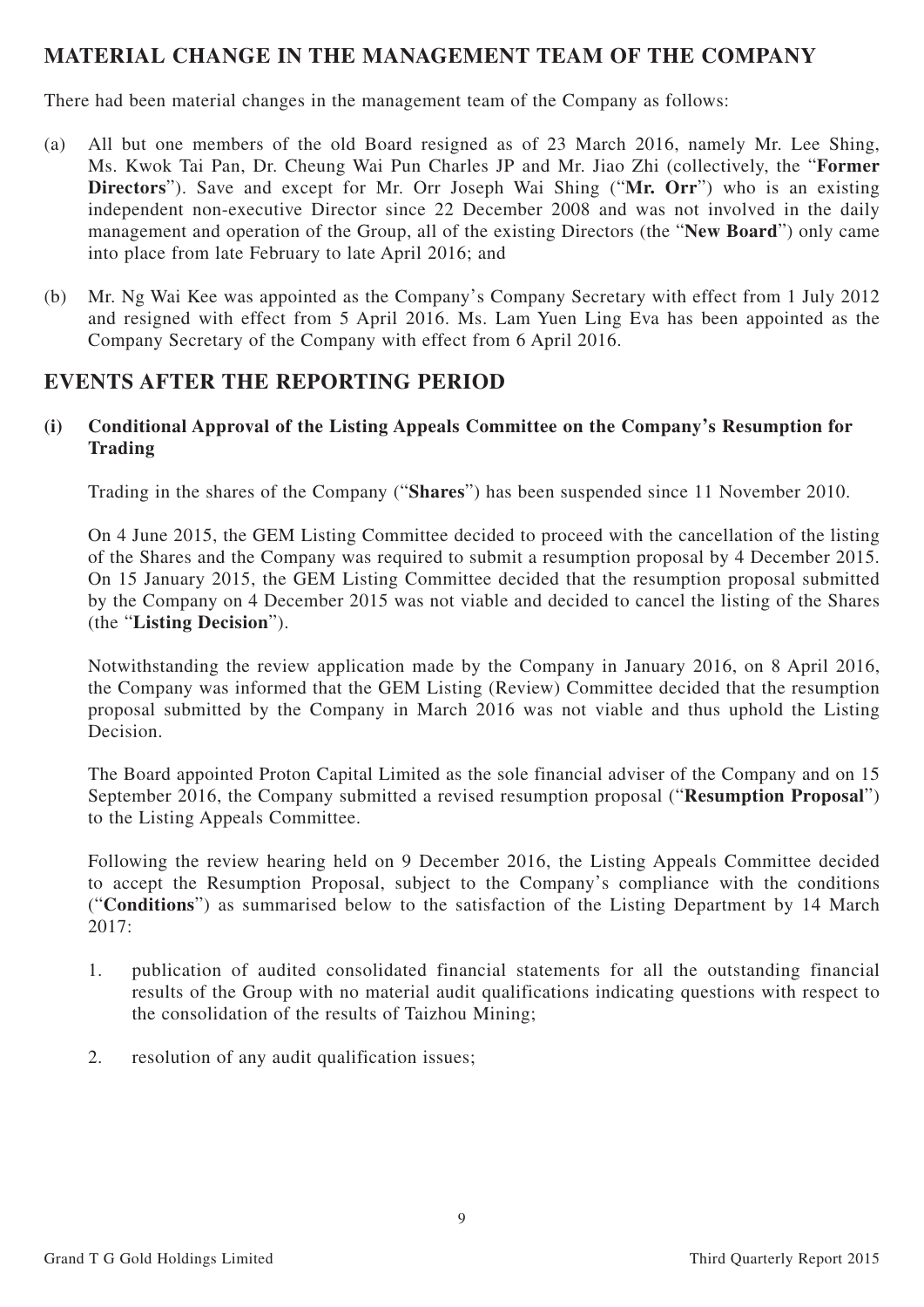- 3. providing a working capital forecast with: (a) all principal assumptions (including appropriate sensitivity analysis relating to gold and RMB movements) for at least twelve months from the expected trading resumption date; (b) a comfort letter from the auditors or financial advisers confirming that they are satisfied that the working capital forecast of the Group has been made by the Directors after due and careful enquiry; (c) assurance to the satisfaction of the Listing Department that any equity financing including the open offer (the "**Open Offer**") will be completed; and
- 4. conduct a follow up review by a professional party to demonstrate to the satisfaction of the Listing Department, all material weaknesses identified have been rectified and that the Group has in place an adequate and effective financial reporting procedures and internal control systems.

The Listing Appeals Committee also stated in its letter that resumption of trading in the Company's securities should be within a reasonably short period of time after compliance with the Conditions.

## **(ii) Publication of all outstanding audited consolidated financial statements**

On 16 February 2017, the Company published the audited consolidated financial statements for all the outstanding financial results of the Group, i.e. for the years ended 31 March 2011, 2012, 2013, 2014, 2015 and 2016, with no material audit qualifications indicating questions with respect to the consolidation of the results of Taizhou Mining.

### **(iii) Open Offer of the Company**

On 24 February 2017, the Company entered into an underwriting agreement with two underwriters. As disclosed in the announcement of the Company dated 24 February 2017, the Company proposes to conduct the Open Offer to raise approximately HK\$134.48 million before expenses by issuing 6,724,244,135 offer shares on the basis of one offer share for every two existing Shares held on the record date to the qualifying shareholders at the subscription price of HK\$0.02 per offer share.

The Company intends that the estimated net proceeds from the Open Offer of approximately HK\$131 million will be used (i) as to approximately HK\$88 million for repayment of the Company's debts; and (ii) as to approximately HK\$43 million as general working capital of the Group. As such, upon completion of the open offer, the Company will have sufficient fund to settle all Company outstanding and confirmed debts including the outstanding bond and those claimed in the winding up petitions in Hong Kong as well as the Cayman Islands.

It is expected that the net assets position of the Company will also be strengthened substantially upon completion of the Open Offer.

#### **(iv) Full repayment of bank borrowings and release of security over the Group's mining rights**

In mid-2016, the Group fully repaid its bank borrowings and thus, the security over the Group's mining rights has been released.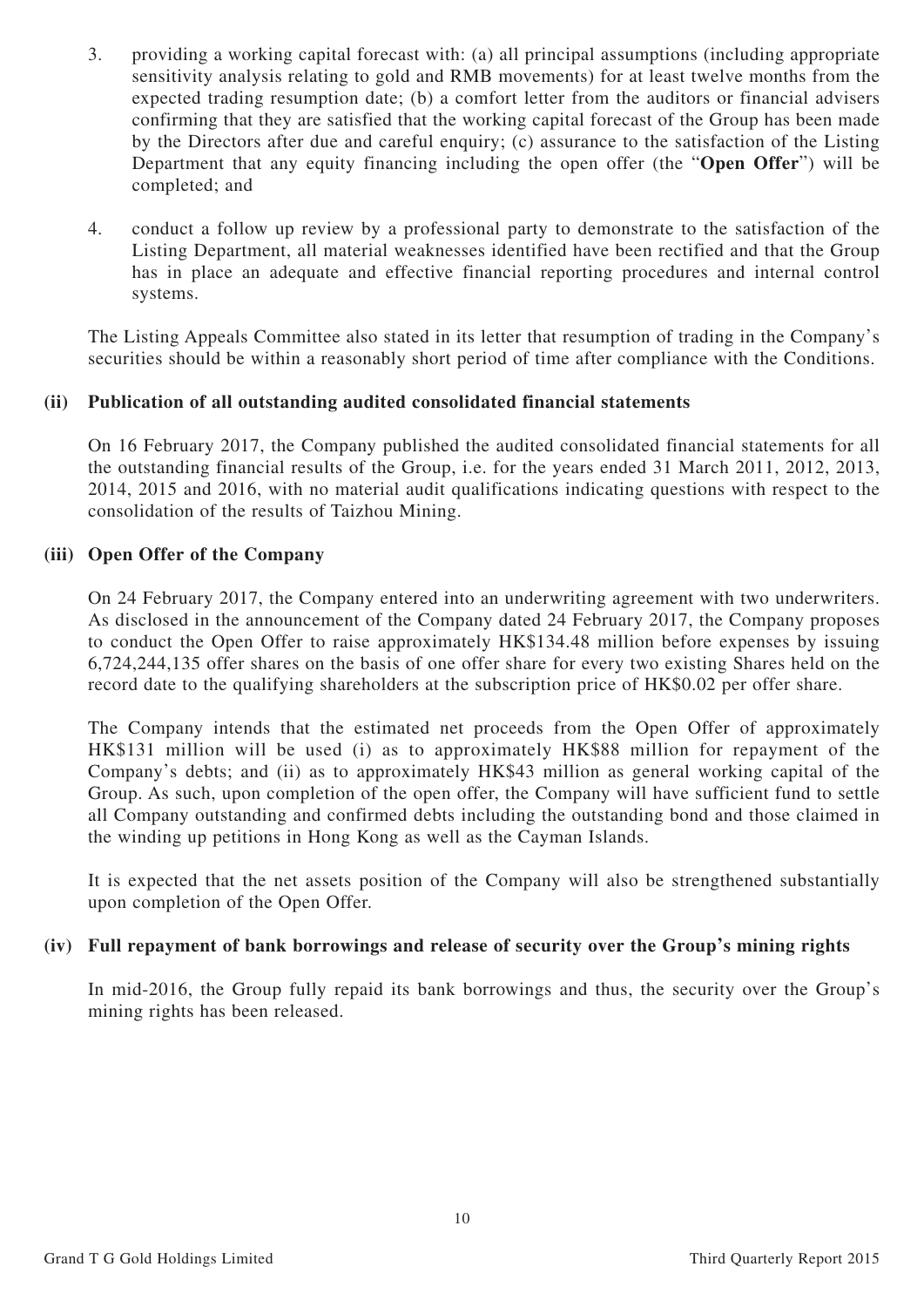### **(v) Litigation instituted by Mr. Lau Kin, a purported creditor, in the Cayman Islands**

The Company had been served with a winding-up petition by Mr. Lau Kin, a purported creditor of the Company to the Grand Court of the Cayman Islands against the Company. The petitioning debt stated in the winding-up petition is an alleged sum due to Mr. Lau Kin by the Company of HK\$19,494,230.43, comprising HK\$16,882,000.00 principal and interest of HK\$2,612,230.43 as of 3 May 2016 (the "**Lau Kin Claim**"). Mr. Lau Kin seeks an order for the appointment of joint official liquidators to the Company.

Mr. Lau Kin alleged that by a deed of assignment made between Dragon Hill Development Limited ("**Dragon Hill**") and him dated 3 May 2016, Dragon Hill assigned to him a purported debt of the Company in the amount of HK\$19,494,230.43 at a consideration of HK\$2 million only.

The Company considers the validity of the Lau Kin Claim is in question and is investigating into and seeking legal advice in relation thereto. If the Lau Kin Claim is indeed found to be valid, the Lau Kin Claim will be fully settled from the net proceeds of the Open Offer.

With agreement of all parties involved, hearing date of the Grand Court of the Cayman Islands for the aforesaid litigation shall be further adjourned with a hearing to be held on the first available date after 14 March 2017 (Cayman time).

### **(vi) Litigation instituted by Mr. Lee Shing, a purported creditor, in Hong Kong**

The Company has been served with a petition for the winding-up of the Company by Mr. Lee Shing (a former executive director, ex-Chairman, an existing substantial shareholder of the Company) to the High Court, Hong Kong Special Administrative Region under the provisions of the Companies (Winding Up and Miscellaneous Provisions) Ordinance (Cap. 32 of the laws of Hong Kong) (the "**Lee Shing Petition**").

Mr. Lee Shing alleged in the Lee Shing Petition that the Company is indebted to him in the sum of HK\$18,223,125.50 (the "**Alleged Indebtedness**"), comprising (i) a purported loan of HK\$6,925,000.00 assigned by a former Director to Mr. Lee Shing on 12 April 2010; (ii) a loan purportedly provided by Mr. Lee Shing plus interest calculated up to 30 August 2016 of HK\$7,019,020.50 in aggregate; and (iii) director's emoluments and reimbursements of HK\$4,279,105.00 in aggregate.

Before the presentation of the Lee Shing Petition by Mr. Lee Shing, the Company had been in the course of requesting relevant documents and supportings from Mr. Lee Shing so as to substantiate and verify the Alleged Indebtedness. Although Mr. Lee Shing's legal adviser has indicated his client's intention to provide, the Company has never received any of the requested documents up to the date of this report.

The first hearing date of the Lee Shing Petition has been scheduled to take place on 15 March 2017 in the High Court, Hong Kong Special Administrative Region. For the avoidance of doubt, 15 March 2017 is not a winding up date of the Company. According to the legal advice obtained by the Company, the hearing of 15 March 2017 is an endorsed hearing whereby a Master would check whether all procedural matters have been complied with and ascertain whether the Company or any other person would oppose to the Lee Shing Petition. If the Company opposes to the Lee Shing Petition at the hearing to be held on 15 March 2017, the case would be adjourned before a High Court Judge for his/her directions as to filing of evidence and other court documents.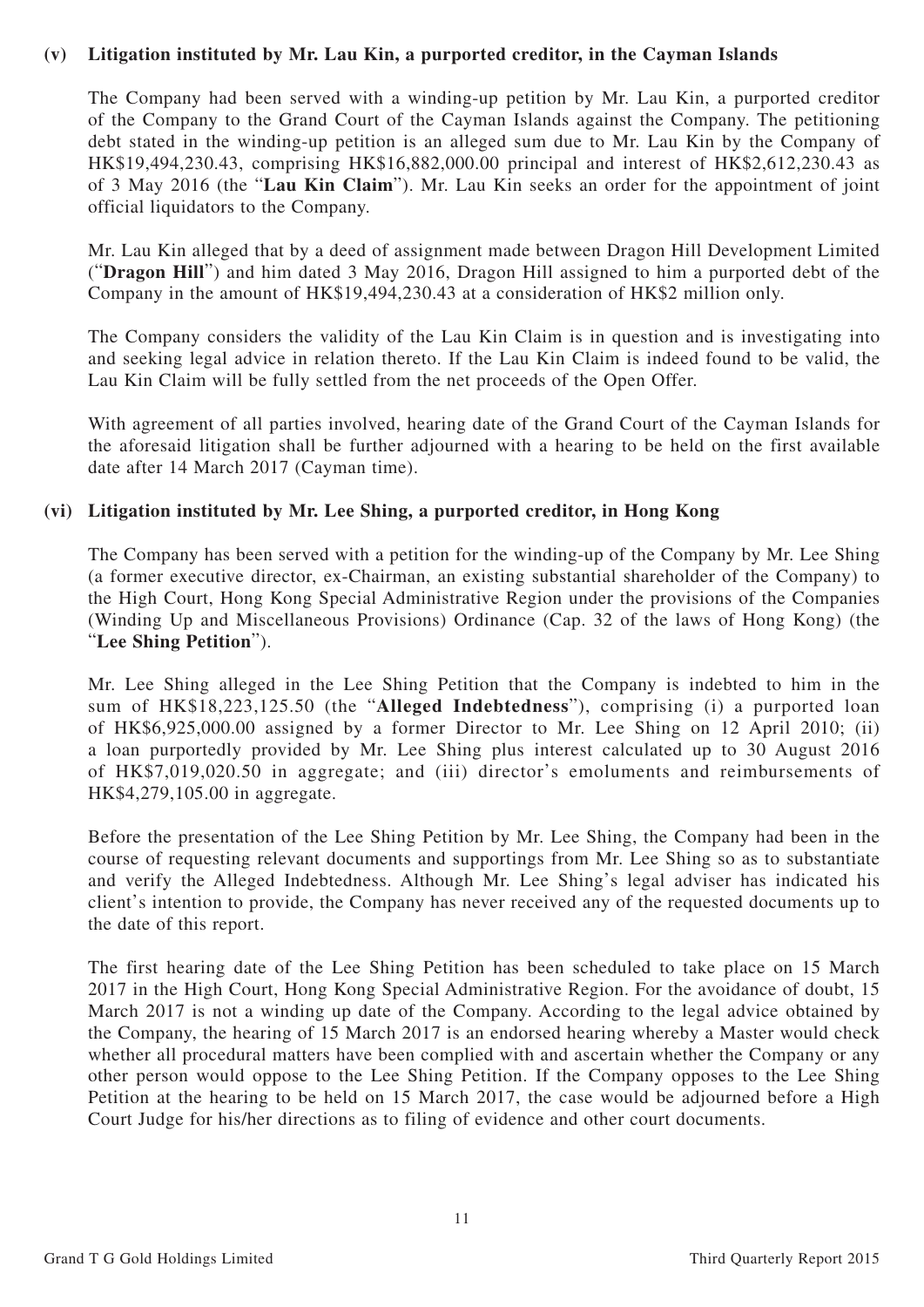The Company is seeking legal advice and endeavor to vigorously oppose the Lee Shing Petition. In light of the conditional approval to the Resumption Proposal from the Listing Appeals Committee as detailed in the Company's announcement dated 19 December 2016, the Company is implementing the Resumption Proposal whereby the net proceeds of the Open Offer will be applied to fully settle, among others, the Alleged Indebtedness if verified.

# **PROSPECT**

In view of the conditional approval for resumption of trading granted by the Listing Appeals Committee, the Board is intensifying its effort to implement the Resumption Proposal, which include the Open Offer, debt capitalisation, debt settlement and release of all outstanding financial results, so as to fulfill the Conditions as soon as possible for resumption in trading of the shares of the Company.

# **OTHER INFORMATION**

## **1. Directors' Interest in Competing Business**

Due to the material change as stated in the section headed "Material Change in the Management Team of the Company", the New Board cannot make any representation on whether any of the Former Directors or their respective associates (as defined in GEM Listing Rules) have any interests in any business which compete or may compete with the Group or any other conflicts of interest with the Group.

Mr. Orr has confirmed with the Company that he and his associates (as defined in GEM Listing Rules) did not have any interests in any business which compete or may compete with the Group or any other conflicts of interest with the Group.

### **2. Audit Committee**

The Company established the audit committee with written terms of reference that sets out the authorities and duties of the committee.

Members of the Audit Committee during the nine months ended 31 December 2015 included three independent non-executive Directors, namely Mr. Orr (Chairman), Dr. Cheung Wai Bun, Charles JP and Mr. Jiao Zhi.

The current Audit Committee comprises three independent non-executive directors, namely Mr. Jiang Quanming, Mr. Orr and Mr. Guo Wei and Mr. Jiang Quanming is the chairman of the Audit Committee.

The primary duties of the Audit Committee are to review and supervise the financial reporting process and internal control and risk management systems of the Group, maintain an appropriate relationship with the Company's auditors and provide advice and comments to the Board.

The current Audit Committee has reviewed the unaudited consolidated results of the Group for the nine months ended 31 December 2015.

## **3. Remuneration Committee**

The Company established the Remuneration Committee with written terms of reference that sets out the authorities and duties of the committee.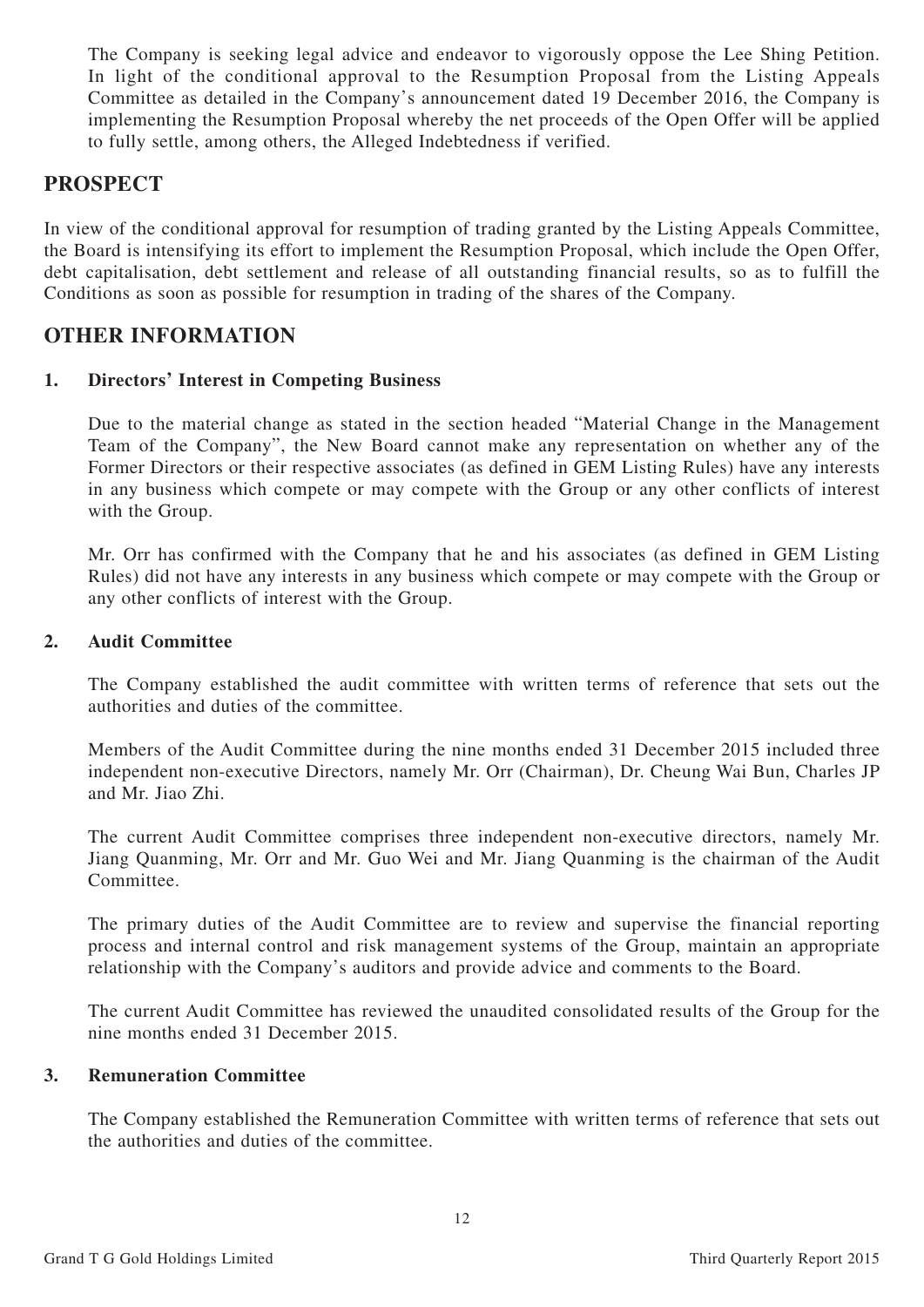Members of the Remuneration Committee during the nine months ended 31 December 2015 included three independent non-executive Directors, namely Dr. Cheung Wai Bun, Charles JP (Chairman), Mr. Orr and Mr. Jiao Zhi.

The current Remuneration Committee comprises one non-executive director and three independent non-executive directors, namely Ms. Ma Xiaona, Mr. Jiang Quanming, Mr. Orr and Mr. Guo Wei. Mr. Jiang Quanming is the chairman of the Remuneration Committee.

#### **4. Nomination Committee**

The Company established a Nomination Committee with written terms of reference that set out the authorities and duties of the committee.

Members of the Nomination Committee during the nine months ended 31 December 2015 included three independent non-executive Directors, namely Dr. Cheung Wai Bun, Charles JP (Chairman), Mr. Orr and Mr. Jiao Zhi.

The current Nomination Committee comprises four members, namely Mr. Feng Jun, Mr. Jiang Quanming, Mr. Orr and Mr. Guo Wei. Mr. Orr is the chairman of the Nomination Committee.

### **5. Purchase, Sale or Redemption of Listed Securities**

During the period ended 31 December 2015, neither the Company nor any of its subsidiaries has purchased or sold any of its listed securities.

### **6. Code of conduct regarding securities transactions by Directors**

Due to the material change as stated in the section headed "Material Change in the Management Team of the Company", the New Board cannot make any representation to the compliance of the required standard of dealings as set out in Rules 5.46 to 5.67 of the GEM Listing Rules by the Former Directors in the nine months ended 31 December 2015.

Having made specific enquiry, Mr. Orr confirmed that he had complied with the required standard of dealings and the code of conduct regarding securities transactions by Directors adopted by the Company during the nine months ended 31 December 2015.

#### **7. Code on Corporate Governance Practice**

Due to the material change as stated in the section headed "Material Change in the Management Team of the Company", the New Board cannot make any representation about the adoption and/or compliance of the principles and the applicable provisions of the Code on Corporate Governance Practices (the "**Code**") set out in Appendix 15 to the GEM Listing Rules by the Company and/or the Former Directors for the nine months ended 31 December 2015, however, based on the information available to the New Board, the Company had the following deviations from the Code during the nine months ended 31 December 2015:

#### **Code Provision A.4.1 and A.4.2**

Code Provisions A.4.1 of the Code stipulates that non-executive directors should be appointed for a specific team, subject to re-election. Code provision A.4.2 of the Code further stipulates, among others, that every director, including those appointed for a specific term, should be subject to retirement by rotation at least once every three years.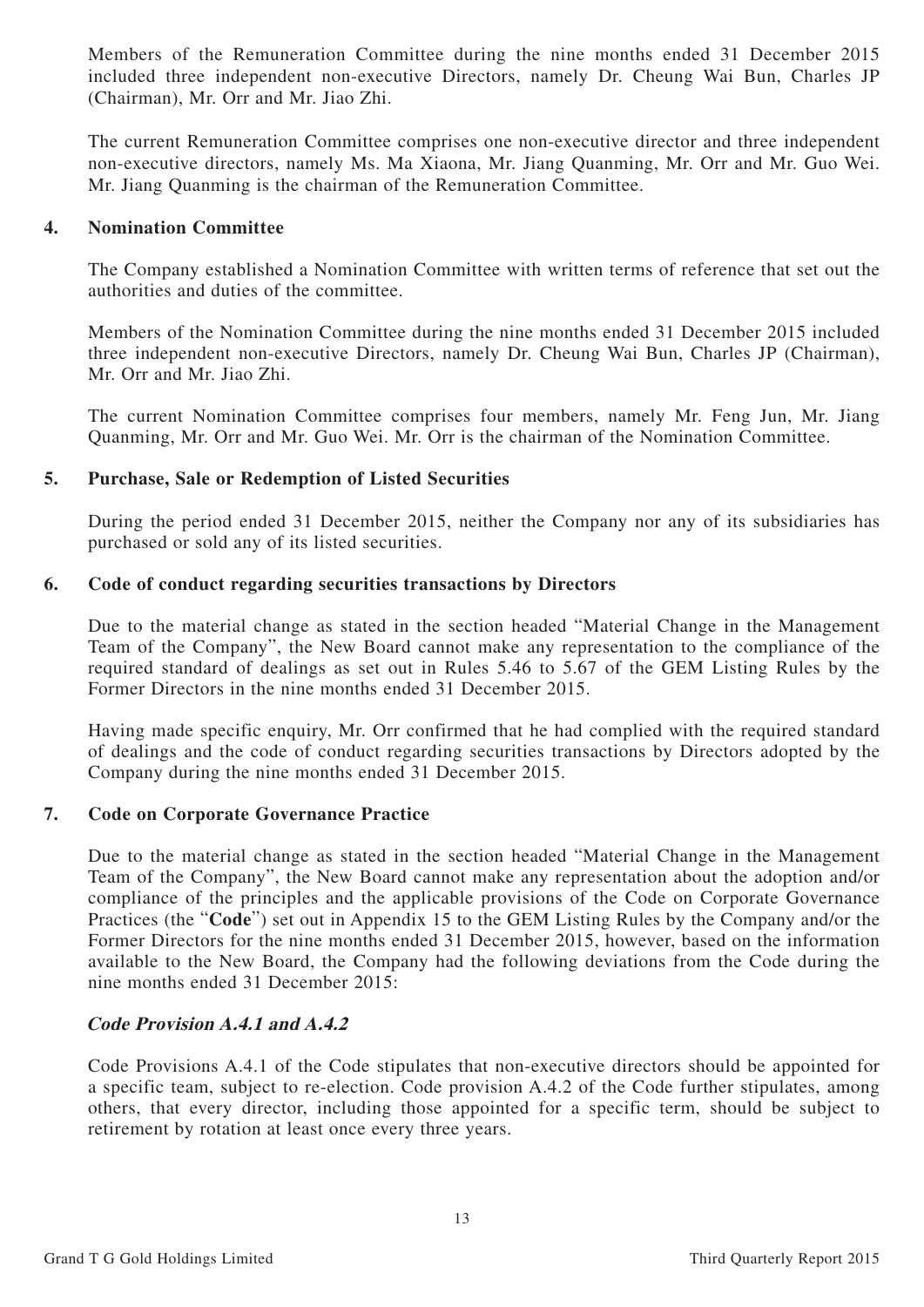The Company's non-executive directors were not appointed for a fixed terms. The Company had not held any annual general meeting since the latest annual general meeting held on 16 August 2010 as it had not yet published its audited accounts since the year ended 31 March 2010. As such, the Former Directors and Mr. Orr had not been retired by rotation at least once every three years.

# **SHARE OPTION SCHEME**

Pursuant to a share option scheme adopted by the Company on 4 March 2009, the Directors may, at their discretion, offer to employees, Directors of the Company or its subsidiaries other eligible participants options to subscribe for shares in the Company subject to the terms and conditions stipulated therein. The exercise price of options is the highest of the nominal value of the shares, the closing price of the shares on The Stock Exchange of Hong Kong Limited on the date of grant and the average closing price of the shares on The Stock Exchange of Hong Kong Limited for the five business days immediately preceding the date of grant. No options were exercised, cancelled, forfeited or lapsed in the period under review.

# **DIRECTORS' AND CHIEF EXECUTIVES' INTERESTS AND SHORT POSITIONS IN SHARES, UNDERLYING SHARES AND DEBENTURES**

As at 31 December 2015, the interests and short positions of the Directors and chief executives of the Company in the Shares, underlying Shares pursuant to share option scheme of the Company ("**Underlying Shares**") and debentures of the Company or its associated corporations (within the meaning of Part XV of the Securities and Futures Ordinance (the "**SFO**")) which were recorded in the register required to be kept under section 352 of the SFO, or which is otherwise notified to the Company and the Stock Exchange pursuant to Rules 5.46 to 5.67 of the GEM Listing Rules, were as follows:

|                                  |                                         | Number and class of securities | Approximate %<br>of the issued |                                 |
|----------------------------------|-----------------------------------------|--------------------------------|--------------------------------|---------------------------------|
| Name                             | Capacity                                | <b>Shares</b>                  | Underlying<br><b>Shares</b>    | share capital of<br>the Company |
| Lee Shing                        | Interest in a controlled<br>corporation | 1,472,400,000<br>(Note 1)      |                                | 10.95%                          |
|                                  | Personal interest                       |                                | 27,000,000                     | 0.20%                           |
| Kwok Tai Pan                     | Personal interest                       |                                | 27,000,000<br>(Note 2)         | 0.20%                           |
| Orr Joseph Wai Sing              | Personal interest                       |                                | 3,100,000<br>(Note 2)          | 0.02%                           |
| Jiao Zhi                         | Personal interest                       |                                | 3,100,000<br>(Note 2)          | $0.02\%$                        |
| Dr. Cheung Wai Bun, Charles J.P. | Personal interest                       |                                | 3,100,000<br>(Note 2)          | 0.02%                           |

## **Long positions in Shares and Underlying Shares of the Company**

#### Notes:

1. These Shares are held by Yong Li Investments Limited which is wholly and beneficially owned by Mr. Lee Shing.

2. The long position in the Underlying Shares mentioned above represent the Shares to be issued and allotted upon the exercise in full of the share options granted by the Company pursuant to the share option scheme of the Company.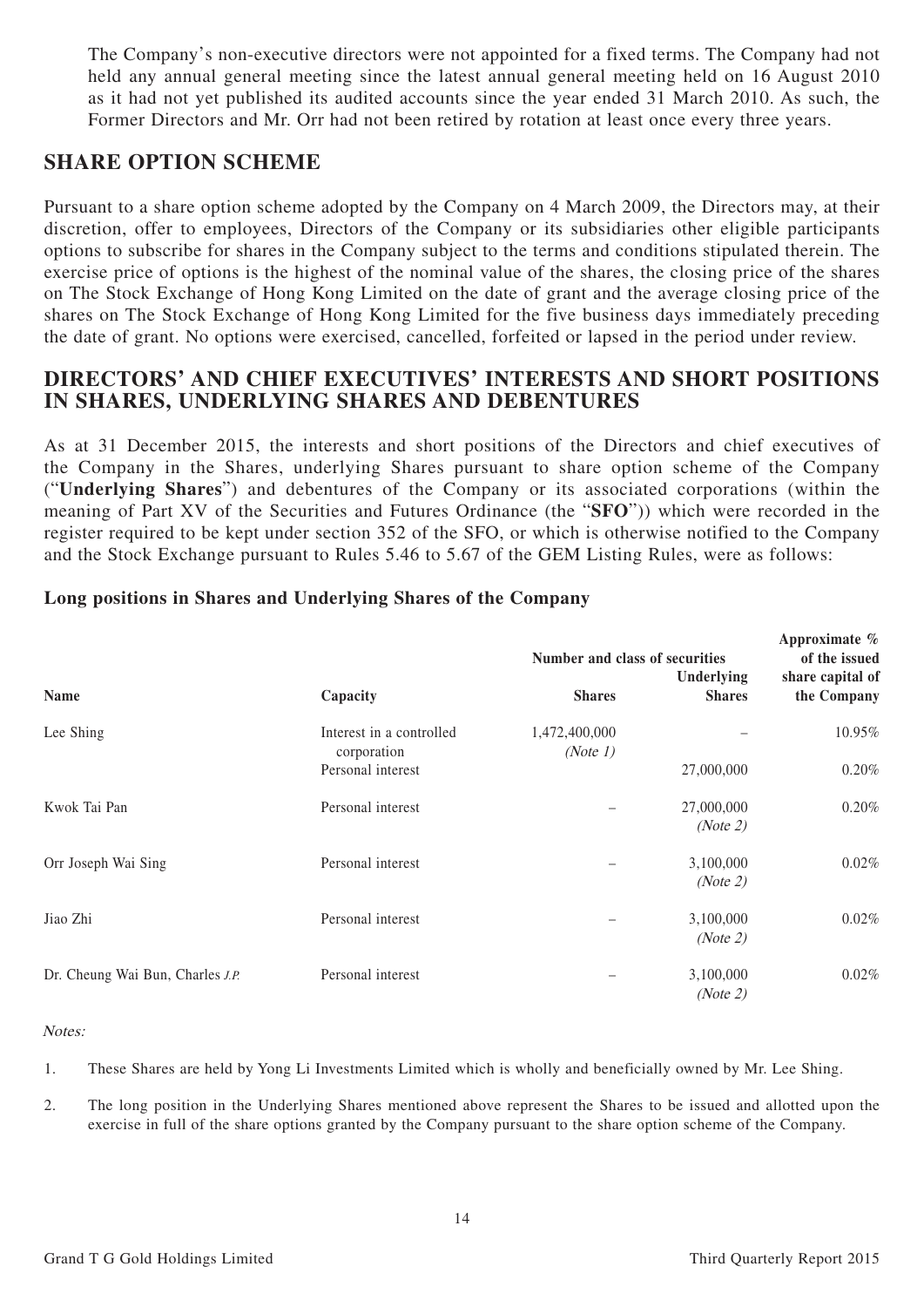Save as disclosed above, as at 31 December 2015, none of the Directors or chief executives of the Company had any interests and short positions in the Shares, Underlying Shares or debentures of the Company or its associated corporations (within the meaning of Part XV of the SFO) which were recorded in the register required to be kept under section 352 of the SFO, or which were required to be notified to the Company and the Stock Exchange pursuant to Rule 5.46 to 5.67 of the GEM Listing Rules.

Save for the share options that were granted under the share option scheme, none of the Directors or employees of the Group or their respective associates were granted by the Company or its subsidiaries the rights to acquire shares or debentures of the Company or any other body corporate, or had exercised any such rights as at 31 December 2015.

# **INTERESTS AND SHORT POSITIONS OF SUBSTANTIAL SHAREHOLDERS IN SHARES AND UNDERLYING SHARES**

So far as is known to any Director or chief executives of the Company, as at 31 December 2015, the following persons (other than the Directors and chief executives of the Company whose interests are set out in the section "Directors' and chief executives' interests and short positions in shares, underlying shares and debentures" above) had an interest or short position in the Shares or Underlying Shares which were recorded in the register required to be kept under Section 336 of the SFO:

### **Long positions in Shares and Underlying Shares of the Company**

|                                                     |                                         | Number and class of securities | Approximate $\%$<br>of the issued |                                 |
|-----------------------------------------------------|-----------------------------------------|--------------------------------|-----------------------------------|---------------------------------|
| Name                                                | Capacity                                | <b>Shares</b>                  | Underlying<br><b>Shares</b>       | share capital of<br>the Company |
| Yong Li Investments Limited                         | Beneficial owner                        | 1,472,400,000                  |                                   | 10.95%                          |
| Ma Qian Zhou ("Mr. Ma")                             | Beneficial owner                        | 1,234,776,571<br>(Note 1)      |                                   | 9.18%                           |
|                                                     |                                         |                                | 27,000,000<br>(Note 2)            | 0.20%                           |
| Wang Dong                                           | Interest in a controlled<br>corporation | 1,293,672,000<br>(Note 3)      |                                   | 9.62%                           |
| Midway International Holdings Limited               | Beneficial owner                        | 1,293,672,000                  |                                   | 9.62%                           |
| Baker Steel Capital Managers LLP<br>("Baker Steel") | Investment manager                      | 714,547,200<br>(Note 4)        |                                   | 5.31%                           |

Notes:

- 1. Mr. Ma is a shareholder, director and the general manager of Taizhou Mining. Of these Shares, 169,348,000 Shares were held by Ms. Zhao Yuebing, the spouse of Mr. Ma, and therefore Mr. Ma was deemed to have interests in these Shares.
- 2. The long position in the Underlying Shares mentioned above represent the Shares to be issued and allotted upon the exercise in full of the share options granted by the Company pursuant to the share option scheme of the Company.
- 3. These Shares were held by Midway International Holdings Ltd. which is wholly and beneficially owned by Mr. Wang Dong.
- 4. These Shares were held by five funds managed by Baker Steel, namely Genus Natural Resources Master Fund, Genus Dynamic Gold Fund, Ruffer Baker Steel Gold Fund, RIT Capital Partners Baker Steel and Baker Steel Gold Fund.